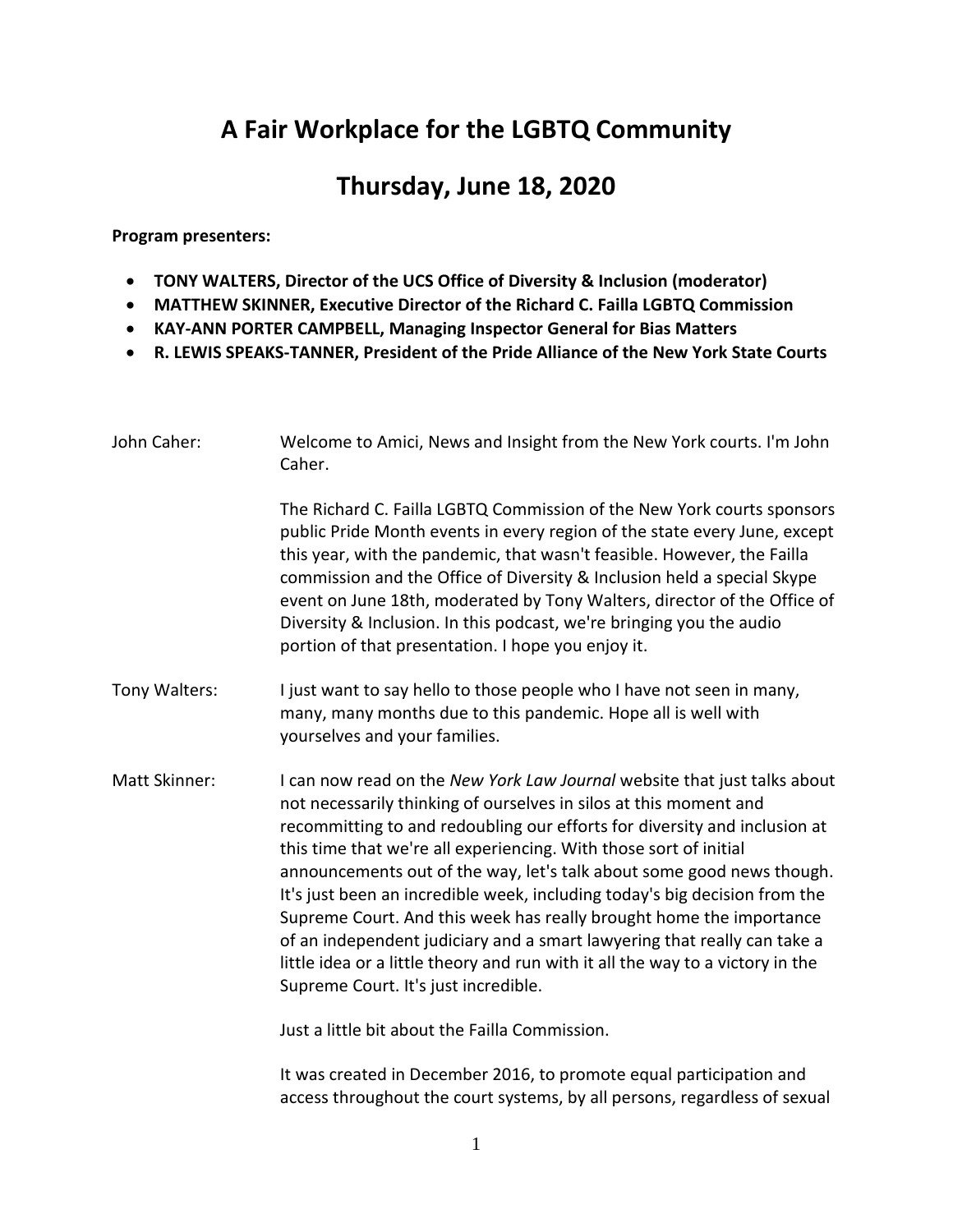orientation, gender identity or gender expression. To fulfill this mission, we do events like this. We try to promote and enhance diversity and the presence of our LGBT judicial, non-judicial personnel within the court system. I want to give another shout out to my co-chairs, past and present, and members of the commission who are with us on Skype today too. I'm going to try to cover approximately 55 years of the LGBT civil rights movement in less than 10 minutes. It's going to be a lot of material in a short amount of time. So please feel free to ask questions for the Q&A if I skip over or confuse anything in the next few minutes.

But let me start with 1964. The Civil Rights Act of 1964 is the statutes that the Supreme court was interpreting this week. The history of the statute, basically, and most people know this, the primary thing Congress was trying to eradicate or work to eradicate by passing the bill was racism, discrimination against people of color, the African American community. This was sort of the height of the African American civil rights movement that really resulted in the Civil Rights Act of 1964 passing. When it was being debated on the House floor, at the last minute an amendment was added by Congressman Howard Smith from Virginia. Congressman Smith was basically a known opponent of the legislation. He was a known sort of racist.

And there's a lot of debate amongst historians about whether he added sex to title seven of the bill in order to try to be a poison pill that would bring down the whole bill. Basically, there were four characteristics that were originally in the bill: race, color, religion, and national origin, and sex was added to the list at the very end of the House debate on the floor of the House. It passed and it made it into the bill. It then went to the Senate where they didn't change anything and LBJ signed it. Because there's so little legislative history about what this was supposed to mean once it got into the legislation, there's been a battle in the courts ever since then about what it means and what does discrimination because of sex legally mean

Now Title Seven has really been the gold standard for civil rights legislation for employment discrimination legislation. It's really the most important bill that's ever been passed to address fairness in the workplace. But, as I mentioned, it's been a very long struggle over the past 56 years to try for all the federal courts, but especially the Supreme Court, to grapple with what is off-limits, now that discrimination because of sex is prohibited under Title Seven of the Civil rights act of 1964.

To quickly now bring us forward to the US Supreme Court, as many of you I'm sure know the magic number in the Supreme Court is five. You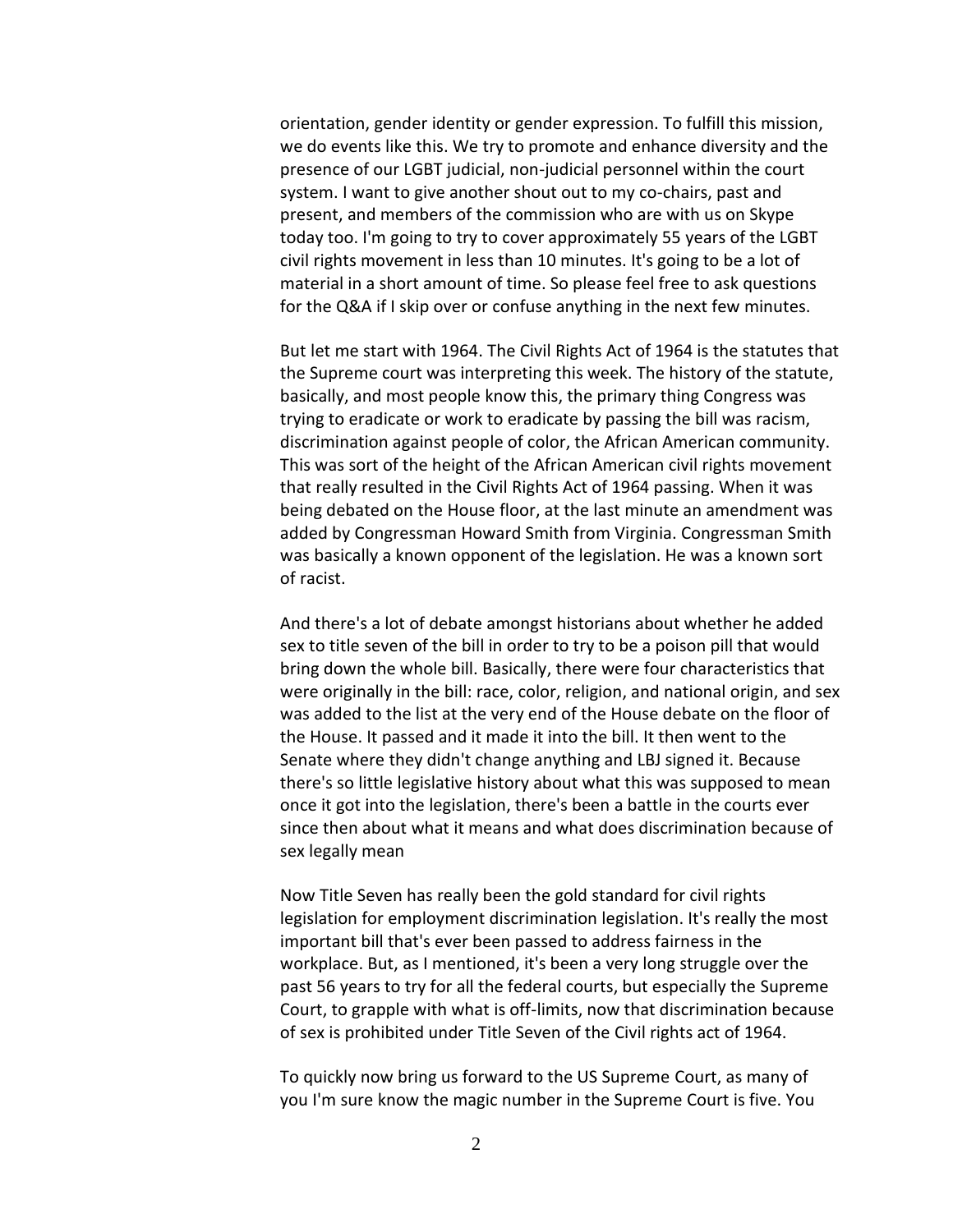need five votes out of nine to win a Supreme Court case. The US Supreme Court has been and will continue to be the most important policymaker for the LGBT community, period.

Over the last 25 years, the Supreme Court has been engaged in a project and when you look at it broadly, a project of ending double standards in American law for the LGBT community. Basically, there have been four real landmark decisions, and this is now the fifth in that series. But there've been four landmark decisions before this Monday's decision and just sort of bringing you up to speed on what those did I think is important too.

In 1996, in Romer vs, Evans, the US Supreme Court said, basically it involved an amendment to the US or the Colorado state constitution that forbid adding LGBT protections to any state or local nondiscrimination ordinance or statute.

In the Supreme Court they said, in this country, we have a tradition … that everyone has a chance to petition their government to try to enact nondiscrimination protections is acceptable, that only the LGBT community is forbidden under this amendment in Colorado from pursuing nondiscrimination protections in the state and city law. 2003 in Lawrence vs. Texas, Americans generally have a right to privacy in their bedroom except for the LGBT community under this criminal statute in Texas. That was no longer acceptable. In 2013, Americans, if they're married under state law, are generally married for federal purposes as well. 2013 the Supreme Court said it's unacceptable for only the same sex couples to be denied recognition by the federal government for their marriages.

And finally, and probably the most famous decision in 2015, Obergefell v. Hodges, the Supreme Court said Americans generally have a fundamental right to marry the person who they choose, and it's no longer acceptable that only same sex couples can be denied the right to marry.

So those are the four big decisions in a nutshell. What scared a lot of people is that the author of those four decisions retired in 2018, Justice, Anthony Kennedy. Romer and Lawrence were 6-3, but Windsor and Obergefell were 5-4. And when this case got to the court, it was accepted for review over a year ago last April. I think there was a lot of terror in the LGBT community about how we could get to five votes in the Supreme Court no matter the sort of merits of the case.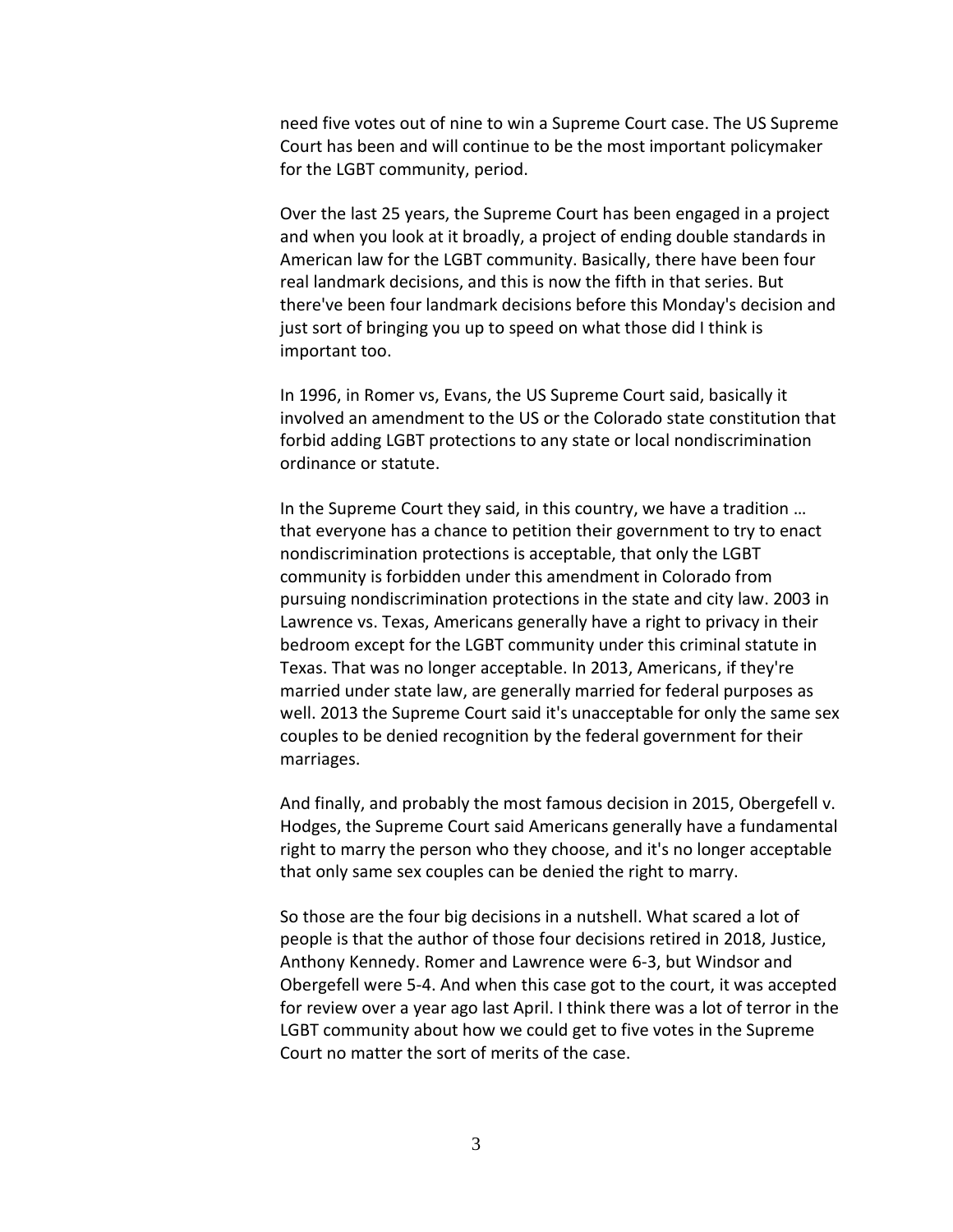A lot of people thought that was the ballgame when Justice Kennedy retired in 2018. I will say I included in the materials an article I wrote for the local LGBT newspaper in New York City after attending the argument back in October, and I had this crazy prediction that we would get Justice Gorsuch and Chief Justice Roberts to join the four more traditional liberals and maybe ruling in favor of the plaintiffs here. It was just a sense of, you could sort of tell Justice Alito was not gettable, but Justice Roberts and Justice Gorsuch to me seemed like they were playing more of a devil's advocate when the lawyers for the gay and trans plaintiffs were at the lectern and didn't really, just from the tone of their voice.

If you read the transcript, you might not get that sense, but for me when I heard the tone of voice and their body language, it just seemed like they were maybe gettable despite their previous records. And let me just explain their previous records. In 2015, when we won Obergefell, Chief Justice Roberts wrote and then read this dissent from the bench, which if you follow the Supreme court, it's extremely rare for someone to read a dissent from the bench and now everything is just posted online because of the pandemic. So, we don't have the theater of decision day in the way that we used to this year, but Justice Roberts read a dissent from the bench which he ended by saying the constitution has nothing to offer basically the LGBT community in his view.

Although strangely enough, during the argument for Obergefell, Chief Justice Roberts also asked a question about if Tom can marry Sue but Tom cannot marry Andy, isn't that sex discrimination? So he seemed to understand this theory in the previous cases and why he suddenly believes in sex discrimination as a valid theory for the LGBT community now and didn't five years ago, I think is a very interesting question.

I'll just say to Justice Gorsuch in his first year on the bench wrote a dissent about, there was a case that arose after Obergefell about whether Obergefell extended to married same sex couples who have children, whether they can both be put on the birth certificate. And there was an issue that came up from Arkansas about whether married couples there generally had a presumption of being both listed on the birth certificate.

And the issue was whether Obergefell really commanded Arkansas to list both parents on the birth certificate. And he wrote a very sort of unnecessary dissent in that case explaining that he didn't think Obergefell necessarily meant that when the case involving the bakery that wouldn't make a cake for same sex couples was at the court two years ago, he also wrote the baker ended up winning that case on sort of technical grounds,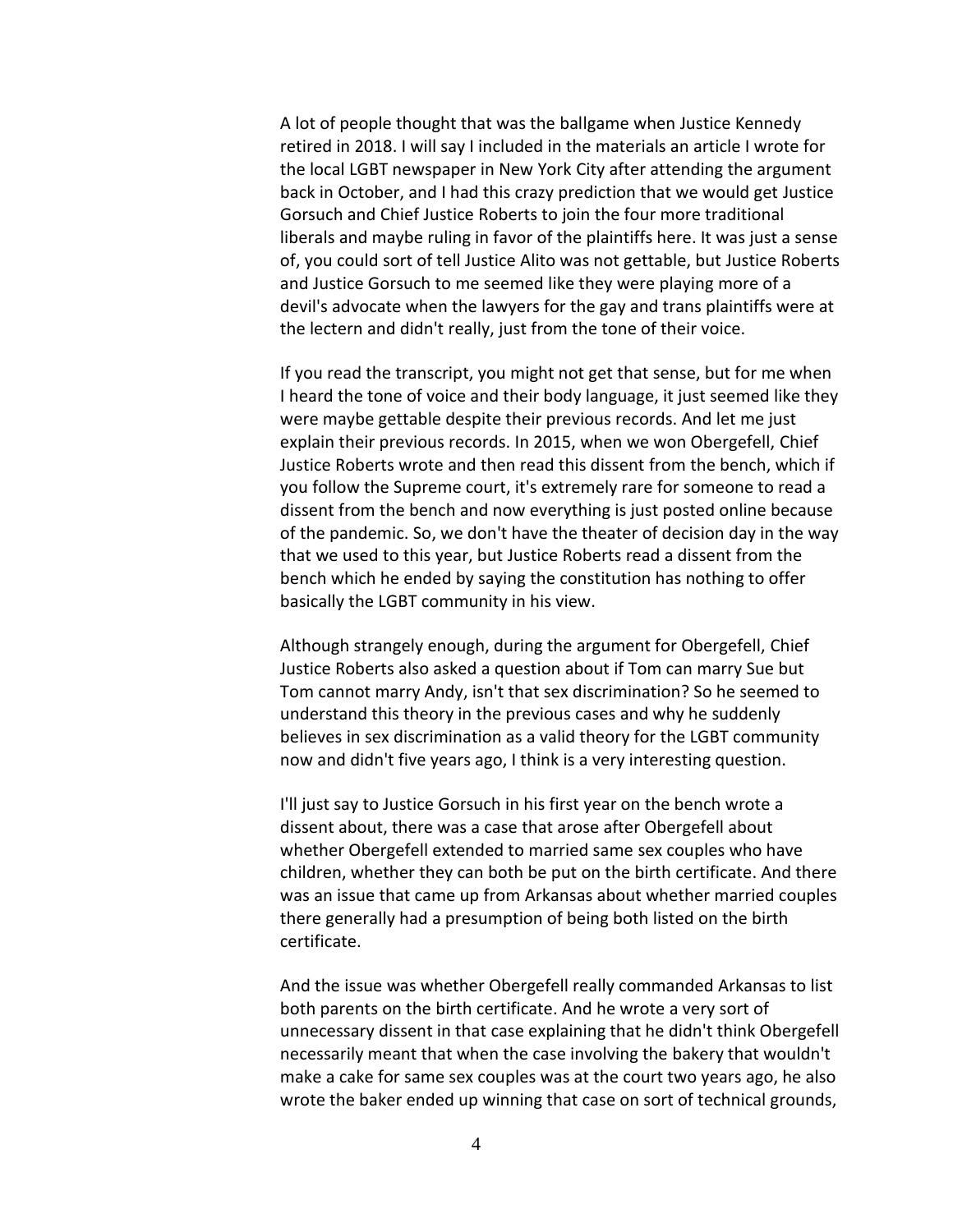but Justice Gorsuch wrote a dissent again in that case saying, "Here's another reason why I think the baker should win." So there was a lot of reason to believe Chief Justice Roberts, and Justice Gorsuch would not come along for this ride.

So that's really why it was such a stunning moment on Monday when we got the decision. It's an extremely formalistic majority opinion if you've taken a look at it. But basically it involves a theory called textualism. A lot of the judges and lawyers on Skype with us now know a little bit about this, but basically the idea is that you only look at the words in the statute when you try to figure out what a statute means. You don't think about why Congress passed it or what they were hoping to achieve. You just look at the bear words themselves and try to take them where they'll take you. And Justice Gorsuch said, "If you apply a but-for test and just swap out, the sex of the plaintiffs in these cases."

Now there were three cases that were all decided in one decision here on Monday, two of them involved gay men, one of them involved a transgender woman. And Justice Gorsuch said, "If you just swap out the sex of these people for the opposite sex, they would not have been fired, and that's really all that matters." So they passed sort of the but-for test of their sex being an inescapable reason for why they were fired from their jobs. Some interesting observations about the case. I will say Justice Gorsuch, he uses the word "homosexual" a lot in the opinion, which is a little dated. Most gay people today don't really refer to themselves as homosexual anymore. He also leaves the B word for LGBT family only out of his opinions.

So I'm hoping there's been that 20 years of litigation about whether gay and lesbian people are covered. But the amazing thing is, we all of a sudden got LGBT workplace protections in all 50 States instantly. There's been an incredibly long struggle over the past 50 years or so to get workplace protections for the LGBT community. I don't know if anybody was watching the wonderful mini-series the past couple of months on Hulu called Mrs. America, which is about the battle over the ERA and Congresswoman Bella Abzug is featured prominently in the mini-series. But Congresswoman Bella Abzug tried to get an amendment, basically tried to amend Title Seven 50 years ago to add the LGBT community to the legislation explicitly.

But over the past 50 years we could never get a House, the Senate and the President to all agree at the same time to amend the legislation. So we've really been sort of left adrift as to whether or not we were or were not covered under sex discrimination. But as I sort of previously said, the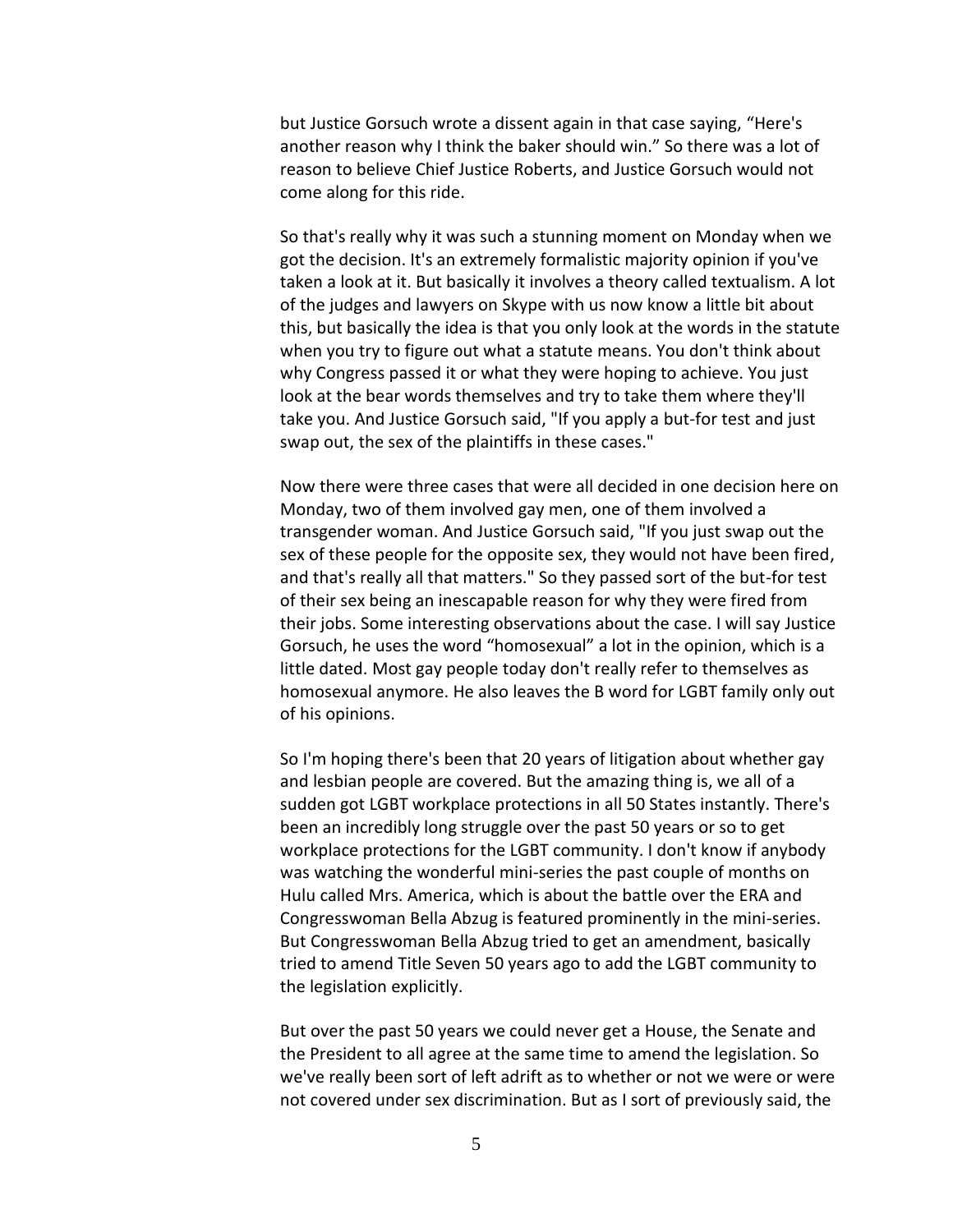Supreme Court has been engaged in ending double standards in the law for the LGBT community. And it was previously the case that everyone who was protected by Title Seven was protected against sex discrimination except for the LGBT community. And what they really did on Monday was end this unnecessary and judicially created LGBT exclusion from the meaning of Title Seven and brought the LGBT community officially within its protections.

And it's just an incredible thing. I think if you talk to people, last year we did all these events about the 50th anniversary of the Stonewall riots. If you talk to people back in 1969 about how things would have unfolded in the LGBT civil rights movement, I think a lot of people would have thought or hoped that we would have gotten this moment earlier, before some of the other things. And of course marriage equality and some of the other achievements have been enormously important. But I think if you think back to what people in the early seventies were especially worried about, it was just this the sense that if anyone found out that they were LGBT, they would be immediately fired.

If you take a look at Justice Alito's dissent, and there's that 30 page majority opinion and then there's like 130 pages of dissent, most of it from Justice Alito, but he really pins his case on this hypothetical of an employer that has an application form that just has one question, are you LGBT? And if that were the only, and he's trying to make the point that sexual orientation and gender identity are distinct concepts from the concept of gender. The thing that I wish Justice Alito would understand perhaps a little bit more is that he also tries to lay out the history of LGBT people briefly in 1964 to prove the point that Congress couldn't possibly have meant to cover them when they passed the Civil Rights Act.

But what I wish Justice Alito would understand is that hypothetical is such, especially 50 years ago, that hypothetical wasn't just hypothetical, it was the reality that if people found out that you were LGBT, that would automatically mean you either didn't get a job or you were fired from your job. I don't have time in this presentation to get into all the nitty gritty, but the federal government used to especially, President Eisenhower signed this executive order in the 1950s that really required the federal government… for gay employees within the federal government and then really immediately fire them if there was anything that would possibly lead people to believe that they were LGBT. So it's just such an incredible moment really within the past 10 years to see the switch.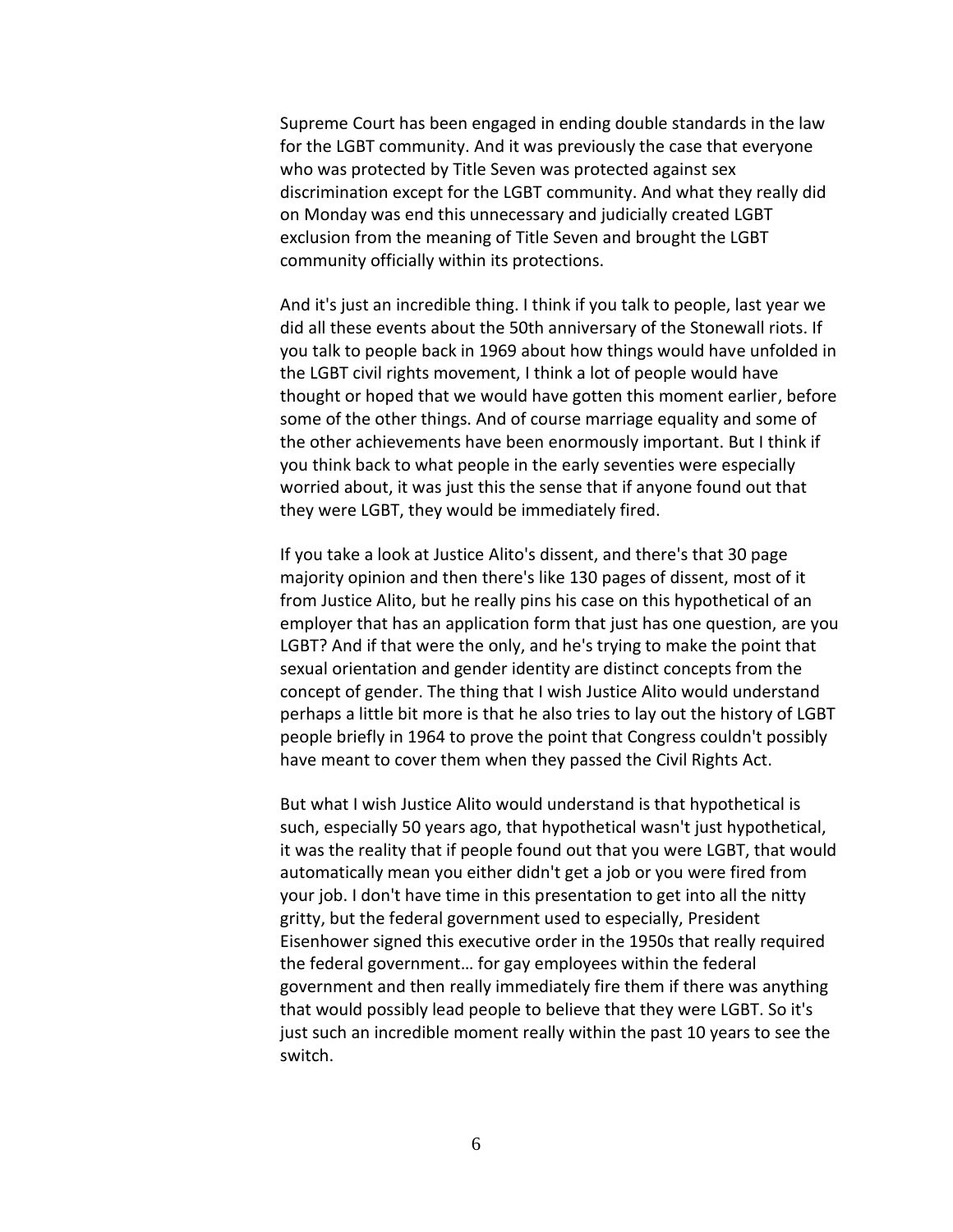You can talk about this in a much longer timeframe, but within the last 10 years we go from the military, and of course now we have the trans military ban, but to go from the official policy of the federal government being that you have to fire LGBT people from the military to now go to an interpretation of our leading civil rights employment discrimination statute mandating that LGBT workplace discrimination is illegal is just an incredible thing that we've accomplished in a sort of relatively short period of time. And there's a lot of interesting implications from this win. I think I've already sort of gone over probably way over my time. So I'm going to turn it back over now to Tony and the other speakers. But I hope I've done a good enough job explaining what sort of happened this week and how we got here.

- Tony Walters: Matt. Thank you for that riveting summary. Yes, we're going to turn this over now to Kay Ann Porter Campbell who's really going to speak to some of the protections that we as a core system have for our employees. Again, Kay Ann is the special inspector general for bias matters. So she's going to tell you about how the federal law now actually intersects with what we've already had and we're protected by on the local and state level. Kay Ann.
- Kay Ann Porter: Thank you, Tony, for inviting me to be a part of this panel discussion. So very timely. And thank you, Matt, for that history some of which I was not aware of but very enlightening. But I must say that even though the federal government just now has protections for the LGBTQ community, New York State has always been ahead of the game in providing those protections, and as such the court system has always fathered along with whatever the New York state executive law has provided in that statute.
- Kay Ann Porter: So what I just wanted to say is that, just to tell you a little bit more about what the Office of Inspector General does is, we do investigate complaints of bias within the court system, and that would include everything covered on the Title Seven and as Matt mentioned, now that sexual orientation and the LGBTQ communities covering under title seven, those are the kinds of complaints that we do investigate. We've always done this. The office was created back in 1998 so we have been at the forefront with making sure that our employees as well as court users, litigants, attorneys, whomever that does business with the court system has had those protections in the past. So the office basically consists of the inspector general, Sheryl Spatz and myself, Carol Hamm who's a deputy, and we have a team of investigators who are assigned to investigate these types of complaints.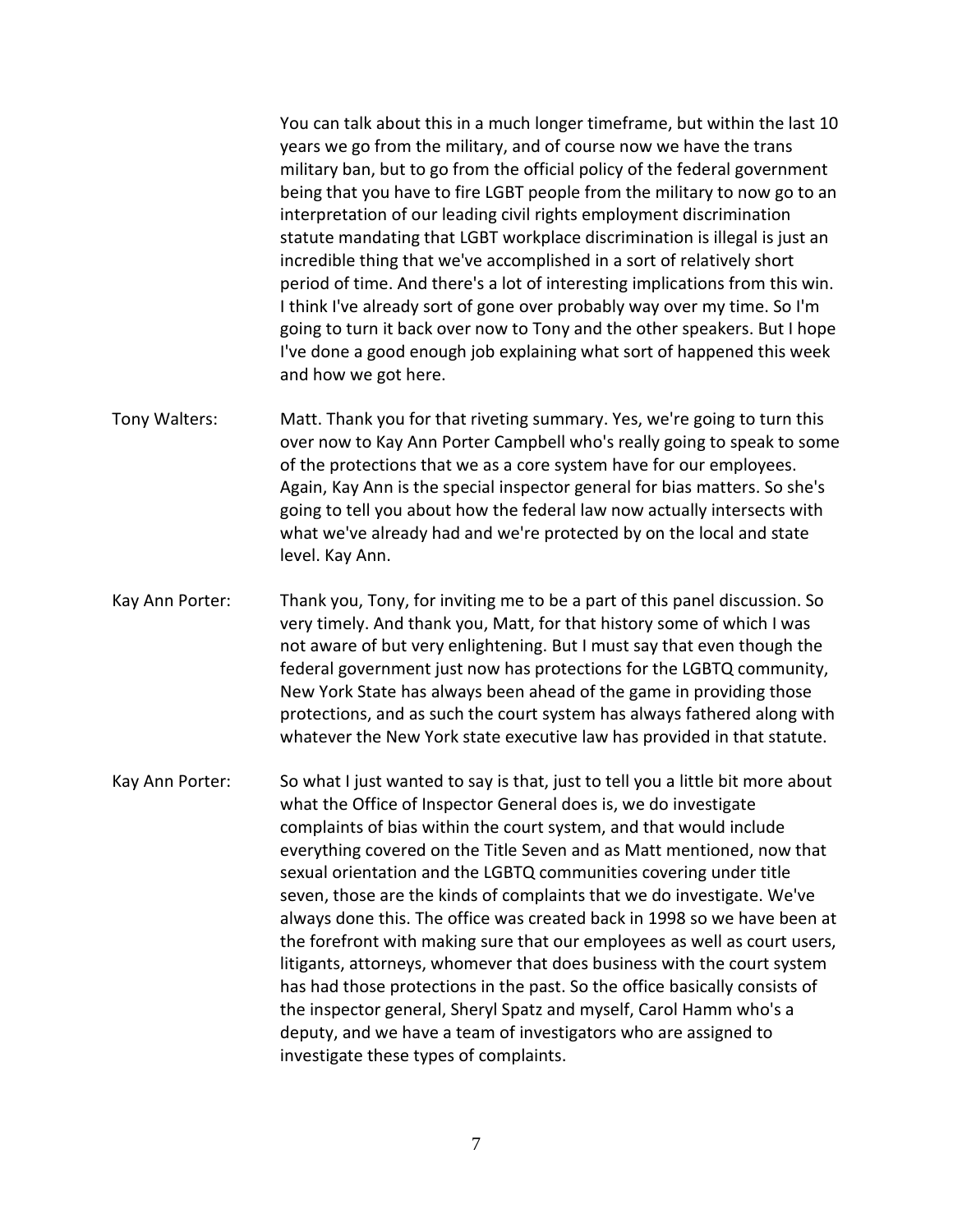Anything that falls under Title Seven or the Executive Law is the type of things that we would investigate. And as I mentioned to you, the Executive Law also provides protections for gender identity, gender expression, and gender dysphoria. I know those are probably some terms that not everyone is familiar with but trans, excuse me, gender identity specifically has to deal with the internal psychological sense of being a man or a woman, gender expression is how you express yourself outwardly whether or not in their manner of dress, and then just gender dysphoria actually medical condition and it's related to someone having a gender identity that's different from the sex assigned at birth.

So those are some of the categories specifically that's covered under the Executive Law. It may not be laid out in Title Seven at this time but the New York State Executive Law Section 296 and as a result, the court system, we would investigate any complaints falling under those categories. So how did we get our complaints? We can get them from either litigants if they have an issue with someone making a comment or now we have enacted you can use bathrooms with the gender that you identify with. So whomever comes into the courthouse, if you're litigant and attorney, a process server, if you're using our facilities, you're entitled to protection so you can file a complaint. We can get complaints through the chief clerk if something is reported to the chief as well as the person themselves, the complainant themselves can come forward and file a complaint.

The process of the investigation is such that once we get a complaint, we reach out to that complainant. We would conduct an interview, most likely interview them in person. At this time that may be a little bit more difficult given our current situation. But we like to interview people in person. We interview witnesses. We ask the complainant or any witnesses that they may have to the incident or that know about the incident as well as finally the subject of the investigation. And just like to point out that it's not necessary for complainant to be an employee. As long as we have jurisdiction over the subject, that's fine. And also, as well, if we have an employee who's alleging that someone who does business regularly with the court system, say, for instance an attorney or a process server, someone who regularly comes into the building and is making some sort of discriminatory type comments or behaving in a discriminatory manner to our employees, we can take action because we have to protect our employees and make sure they're in a safe environment.

So those are some of the steps for the interview process, the investigation process. Once we have completed the investigation, we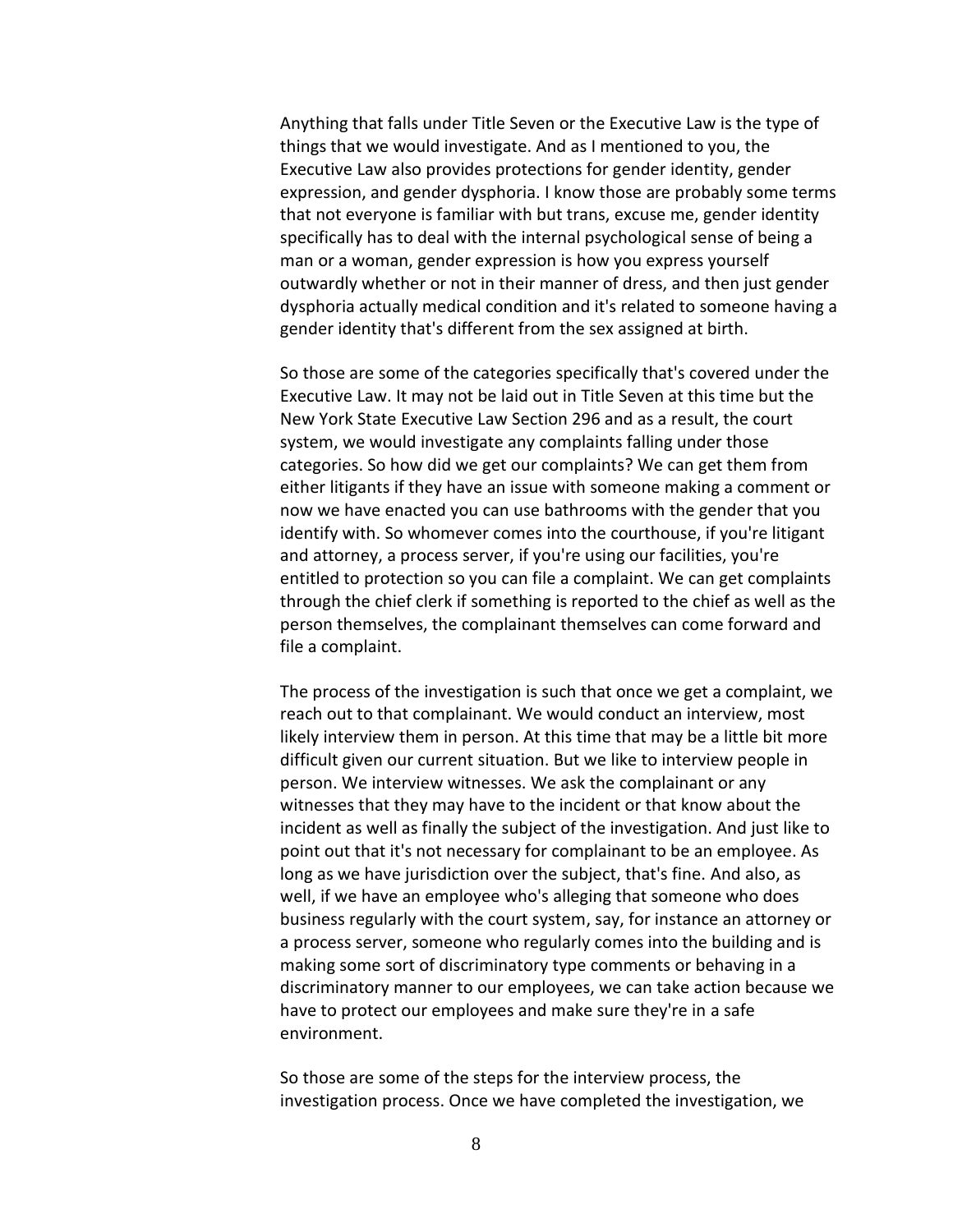issue a confidential report and it's confidential to make sure that people are able to speak with us in a frank manner. They may feel that if the complainant knows what they have testified about as a witness that may cause some sort of a friction. So we tell everyone that the process is confidential, and it is. The report that we issue is also confidential. And that report is saying to the Administrative Judge in the part where the incident occurred as well as the Deputy Chief Administrative Judge for that court. And some of the findings and recommendations that we can make if we find that the allegations that have been made were substantiated could include anything from retraining or training if that person would not get that in the first instance, diversity training, it could be informal counseling, formal counseling or more serious recommendations such as suspension or possibly termination.

Of course, there is a process for the formal disciplinary measures that council's office would undertake. But those are some of the possible outcomes that the find that that person, that subject has engaged in some sort of discrimination or bias. If the person is a non-employee, if the subject is a non-employee, say for instance if the subject is an attorney and we find that that attorney has engaged in inappropriate behavior towards our employee, we can refer that attorney to attorney grievance as well. Obviously you don't have jurisdiction over whether or not to discipline them as an employee, but if they're an attorney, we can certainly refer that to the appropriate grievance committee. If it's to the point where we think that is actually criminal, we can refer it to the district attorney's office.

And if it involves a judge which we also do have jurisdiction to conduct an investigation, we can refer to matter after our investigation to the Commission on Judicial Conduct. So those are some of the abbeys that we have in the event that it's a non-employee who's the subject. And of course if it's just a litigant who regularly does business, we can somehow make sure that person when they come into the building no longer interacts in an inappropriate manner towards our employee just to make sure they're protected at all times. So those are the steps and the IG's office. We are here all the time to take complaints, the telephone, whether by email, we're open.

Tony Walters: I'm sorry Judge Winslow. Yes. I see your question. We're going to have Kay Ann answer that at the conclusion of the presentation but right now we're going to hear from R. Lewis Speaks-Tanner, who is a senior court clerk and the president of the Pride Alliance of New York state courts.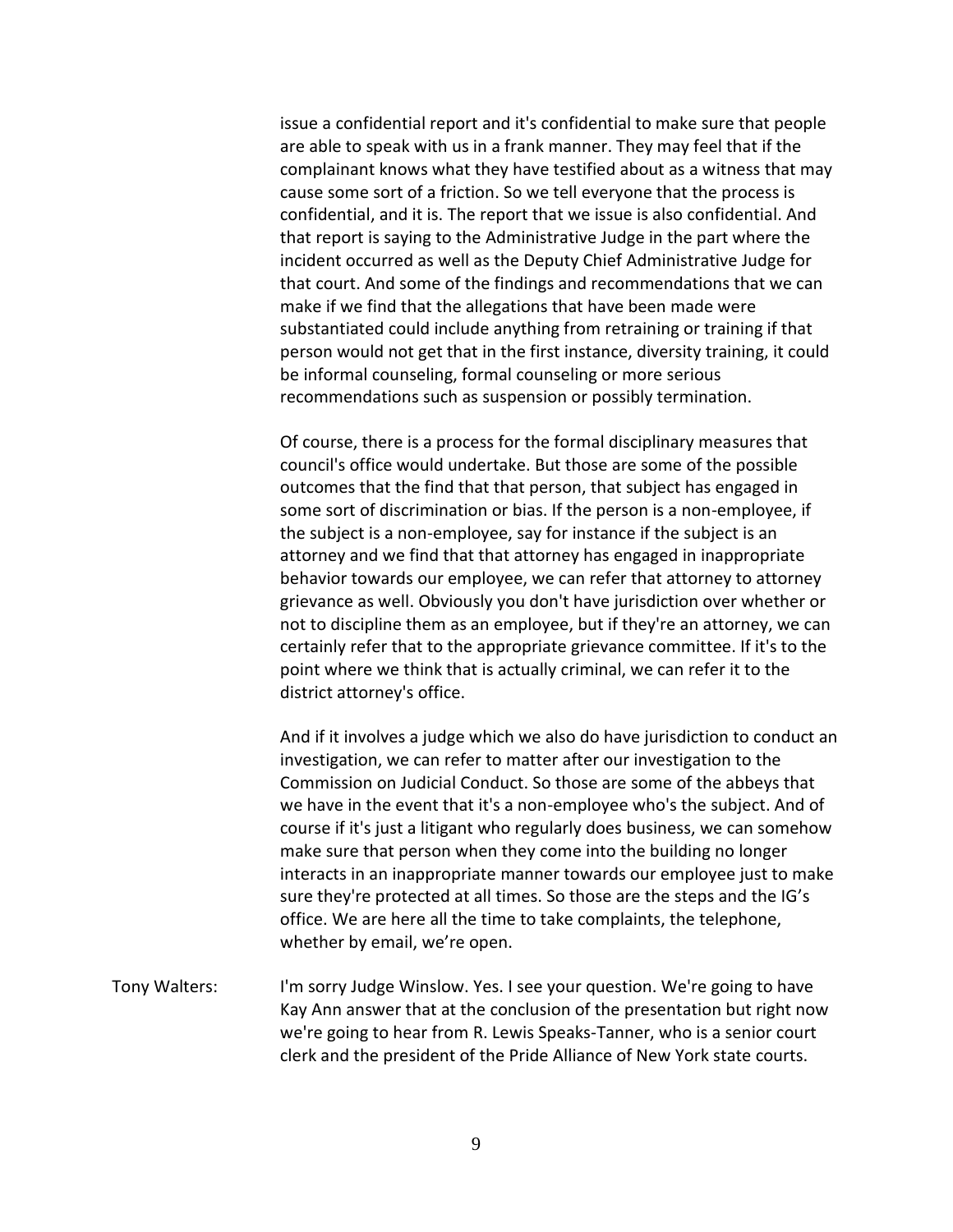Speaks-Tanner: So I started in the court system about four years ago so I'm relatively new in the court system. But prior to coming to the court system, I worked in retail management almost my entire life and I had been out throughout that period. And I'm going to talk about my lived experienced as a gay employee. So not necessarily everyone experiences the same things as I do, though being out is not a on-off switch so to speak. It's on a continuum. It's a process. You can be out to yourself, your best friends, close friends, immediate family, or entire family, or even close work friends or anyone you encounter.

> And so it's always a process, it's always something that you are making a decision to do or not to. And many LGBTQ people choose to be as visible as they want to be. Though some of those people that don't have that opportunity are what we would say more flamboyant or the ones that have characteristics that naturally identify themselves as not being hyper masculine or hyper feminine depending on the gender that they are expressing. I've had my share of harassment and experiences in previous work, in previous jobs, especially when I was much younger and didn't know how to handle the situations. Thankfully attitudes of most New Yorkers are now positive in the way of LGBTQ rights. After all, Marriage Equality Act was finally passed in 2011, not one of the first, but not one of the last.

And then our Gender Expression Nondiscrimination Act was finally passed into law in 2019, even though LGBTQ advocates have been working hard before 2003 when it was first introduced into the New York Legislature. So far in my court career I've not experienced any outward prejudice or discrimination, though at times I do ask myself why a person may have acted or said something in a certain way. One of the things that for me it comes across is that on the phone, my voice tends to sound higher than most males and I frequently get the yes ma'am or she as a pronoun that people use and I have to frequently correct people in those instances. So I do experience that in my life as a gay man. I remember my first day reporting to court after the one day of orientation down at I think it was 25 Beaver street, I think we did the orientation.

And of course I was nervous. The court system's a whole new environment for me. And as I was waiting to start the day, sitting, waiting for whatever clerk was going to do the orientation there, I noticed an employee's desk and inside a coffee mug were various flags, and one of them being the rainbow flag. So that was a welcome sign for me and it made me feel much better to know that there was going to be an ally, if not a member of the LGBTQ community working inside that building. I later found out there were fellow gay and lesbian people who worked in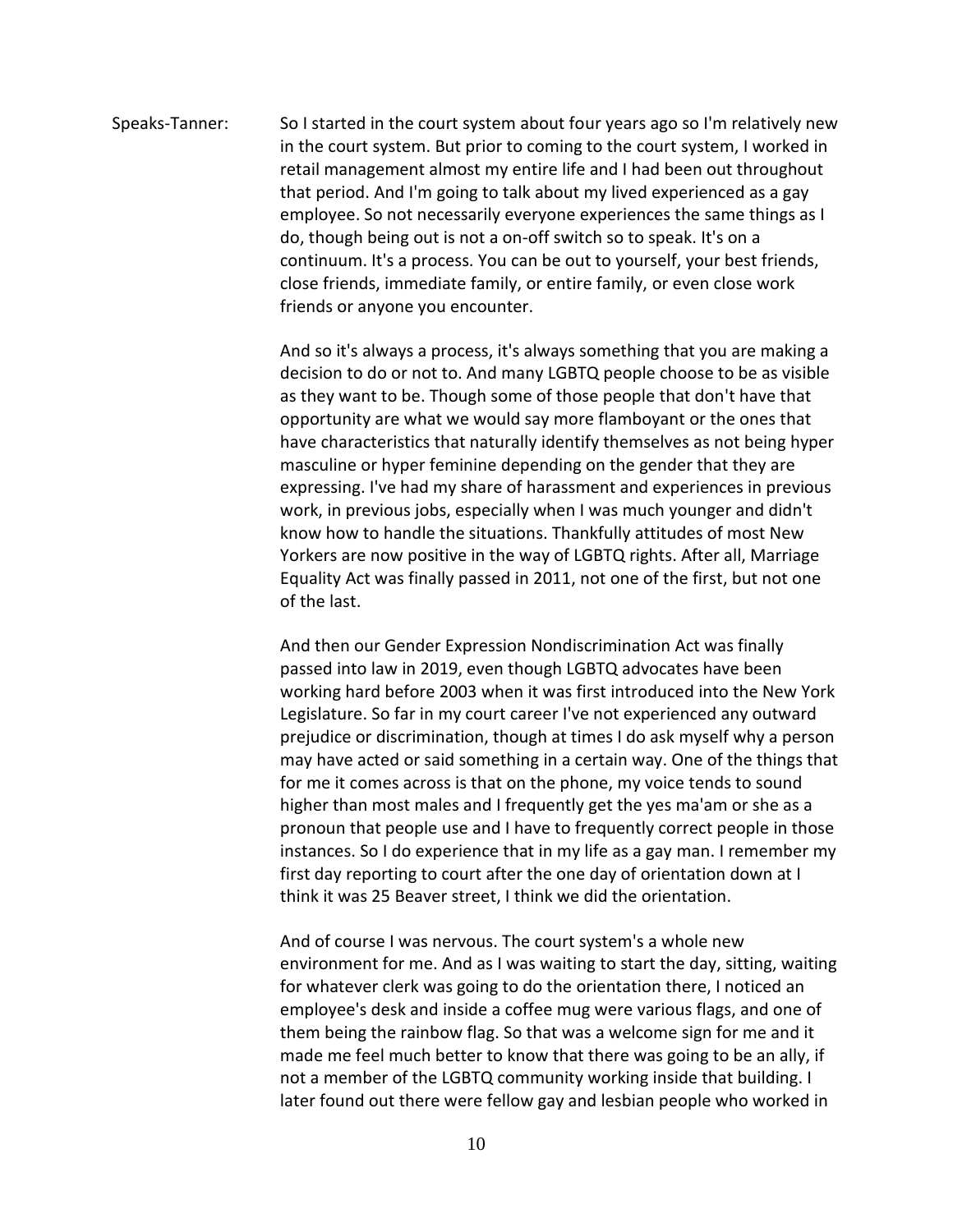the court and it made all the difference. In other courts I've been assigned it's been harder to recognize other LGBTQ folks, mainly because everyone works in a separate office with smaller offices.

But finding and knowing that there are other LGBTQ people, coworkers helps to create a safety net and helps to make you feel more welcome in the environment that you are in. And I know that there are plenty of people that just come in and they just do their business and they don't associate with anyone, but there's a lot that interact with others. And the more visible for me, the more visible that I can be as an LGBT person, it makes other people easier for them to come out in whatever degree that they want to come out. And it helps to raise everyone up and to make it a positive work environment overall. And of course it has been a positive experience for me being out because when my mother-in-law was sick and dying, coworkers would ask about her just in the same way that coworkers ask about anyone's family and when I went to Oklahoma for the funeral, they understood. So while we have made great strides in being accepted and creating a fair workplace, there is a lot more work to do.

It can be difficult when others make comments about other LGBTQ coworkers or court users. And it makes me feel uncomfortable, but I do speak out when I can and when I feel it's appropriate because silence equals agreement in what's being said and that's certainly not what I want to have happen. And it makes me wonder what would happen if I... this is a different thought, I'm sorry. Sometimes I wonder what would happen if I had the courage to paint any of my fingernails a color, what would people say. Should I care what people say? But I do honor and recognize the badassness of those in the younger generation who are willing to push the boundaries of gender conformity and are willing to express themselves as fully as who they are genuinely are. And I look forward to the day when everyone in the court system uses the preferred pronoun, other person, as well as the day that everyone can stand with a person who is transgender and those that are transitioning from one gender expression to the other. Thank you.

Tony Walters: Lewis, if you could just speak very briefly about the Pride Alliance.

Speaks-Tanner: Sure. So the Pride Alliance actually got started as a Gay-Straight Alliance back in 2003 and when I came on board in the court system in 2016, it had kind of been in a dormant phase and we're now resurrecting it as a Pride Alliance meaning that everyone is welcome. One of the things is that adding the letters is the community keeps on growing bigger and bigger because in many circles it's the lesbian, gay, bisexual, transgender,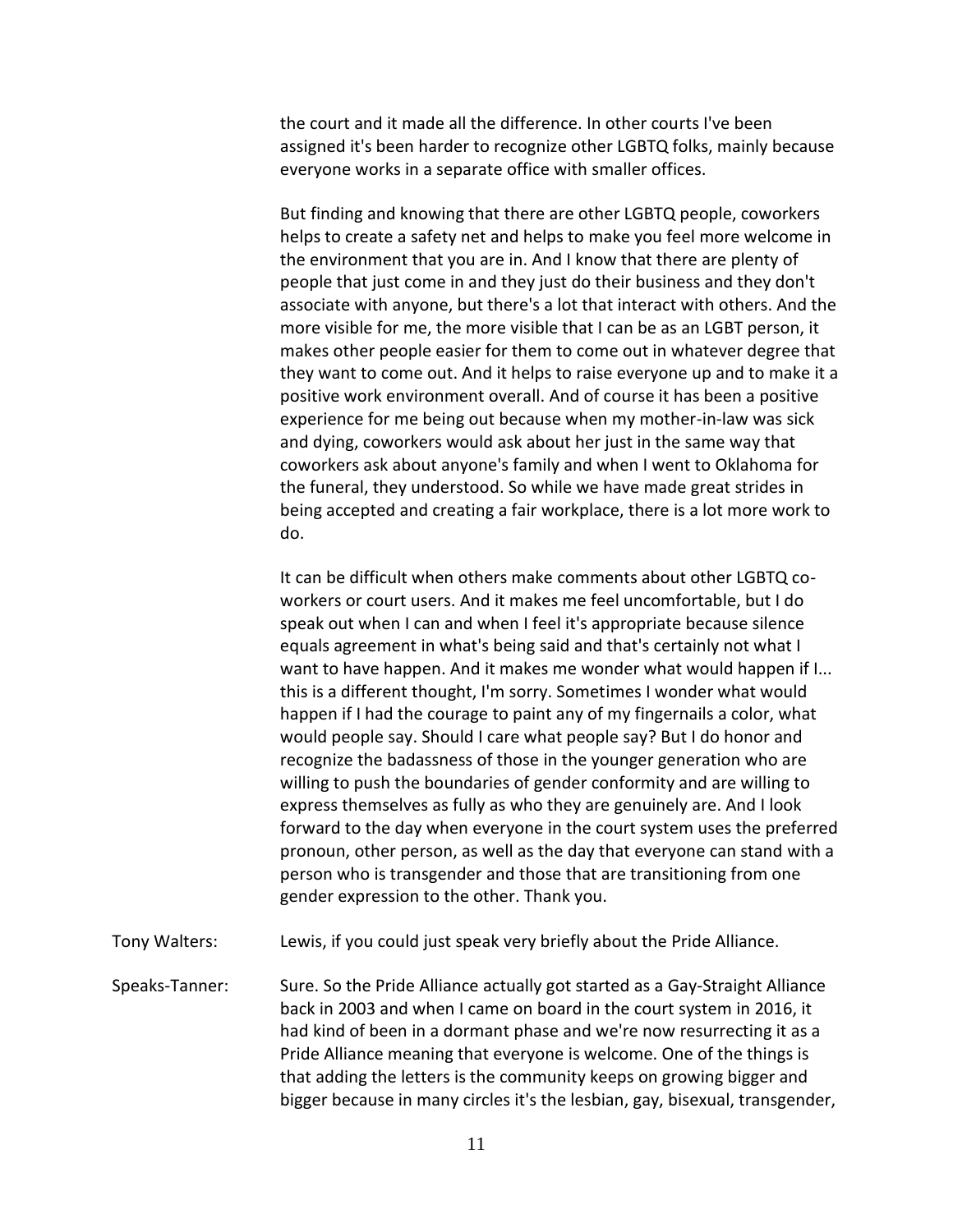queer for the Q and I being intersex, that we needed to rebrand and not be exclusionary. So we're calling ourselves a Pride Alliance. And you can find us by emailing us info at pridealliance@nyscourts.org to sign up. We've been having some meetings.

Hopefully this year once we're able to not be physically distant, we'll be having more meetings but we're going to have some Zoom activities. And we want to honor and grow the organization because we want it to be an organization where people are definitely as a resource, people feeling comfortable with who they are, and also be able to advocate change and be there for when people say, "Hey, I'm not sure what happened here. Can you help us out?"

- Tony Walters: Okay. Thank you Lewis. That concludes the lecture portion of the program, but I'm glad that we have some time for some of the questions that have come up in the queue. And also if people have questions, this is the time to ask them. So we'll start with Judge Winslow's question to, I think Kay Ann would be the person to answer this. Can you explain how a complainant actually files a complaint? Is there access via a website?
- Kay Ann Porter: Okay. So we are on the website, we are on the intra and internet and so if you go to the Inspector General Office portion on the intranet you will find information about the office. You can download the complaint form. I think that complaint form is also on the Office of Diversity & Inclusion website. And again, you can also call. You don't have to actually send me the complaint form. If you call our office, we will take the complaint over the telephone and that will also start the process.
- Tony Walters: Okay. Thank you. And we have another question. What if the person accused, and again this is for Kay Ann, what if the person accused is a supervisor, how is the subordinate kept safe moving forward?
- Kay Ann Porter: Okay. So we've had that situation. It has happened and in the event that the subject is a supervisor, that would entail us having a discussion with the Chief Clerk of that court or the District Executive to figure out if we do need to reassign the person temporarily to make sure they're out of harm's way until the investigation has been completed. So we would take steps and we have to ameliorate any further harm. We would take steps to make sure the complainant is no longer being harmed in that situation. So it may entail some sort of a reassignment on a temporary basis until we can resolve the issue.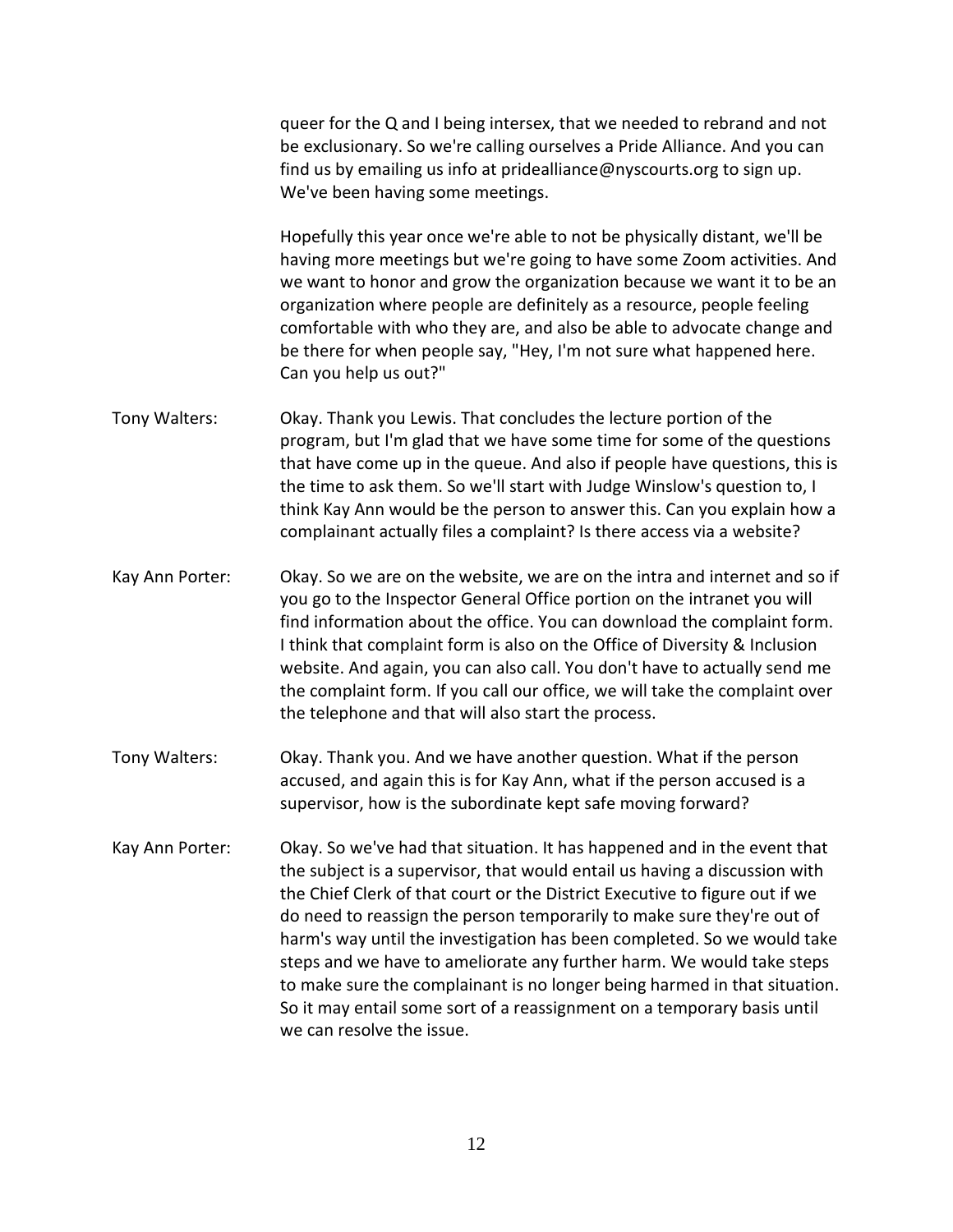- Tony Walters: Okay. And I've just been instructed that the mics are now unmuted so if anyone has a question, they should feel free to simply ask by speaking and hopefully one of our panelists can answer that question.
- Speaker 6: Okay. Well, I have a question. This is for Kay Ann. One of the things I think a lot of people have questions about, and maybe it creates some hesitancy to come forward, is this whole idea of confidentiality in the discrimination complaint process. Can you speak to that and give people some really concrete explanation of what we can and cannot do as it pertains to confidentiality during the discrimination investigation process?
- Kay Ann Porter: Okay. Well, first we ask both the subject and the complainant not to talk about it. That helps going forward because once you start talking about it, other people in the workplace will know about it. And it's fine if you want to tell your family because you're confiding in the family, but to discuss it at work, it sometimes may create divisions and people may want to take sides so that does not help in the first place. So we would tell everyone not to discuss it, keep it confidential amongst yourself. And as far as on our end, it's confidential to the extent that it's practicable.

We do have to disclose it to the DE because they need to be aware. And obviously the DE would disclose it to the Administrative Judge as well as to the appropriate DCJ, they need to be aware of what's going on in the event we need to take action. But we would not disclose it to the entire office. When we interview witnesses, we give them the same instructions that they should not discuss it with anyone else and it should be kept confidential. So we do our part. It's usually on the other end that we sometimes don't have that control but we do give that instruction that it should not be discussed in the office.

- Tony Walters: Okay. Thank you. Any other questions amongst our participants? Okay. I see a question here. Do you see it Kay Ann?
- Kay Ann Porter: Yes.
- Tony Walters: Okay. So maybe you can phrase the question and then answer the question.
- Kay Ann Porter: Okay. I think they asked about temporary reassignment during the investigation and what happens in the end as well as retaliation.

If the final outcome is that we do find that the subject has engaged in some sort of inappropriate behavior or discrimination, again, that would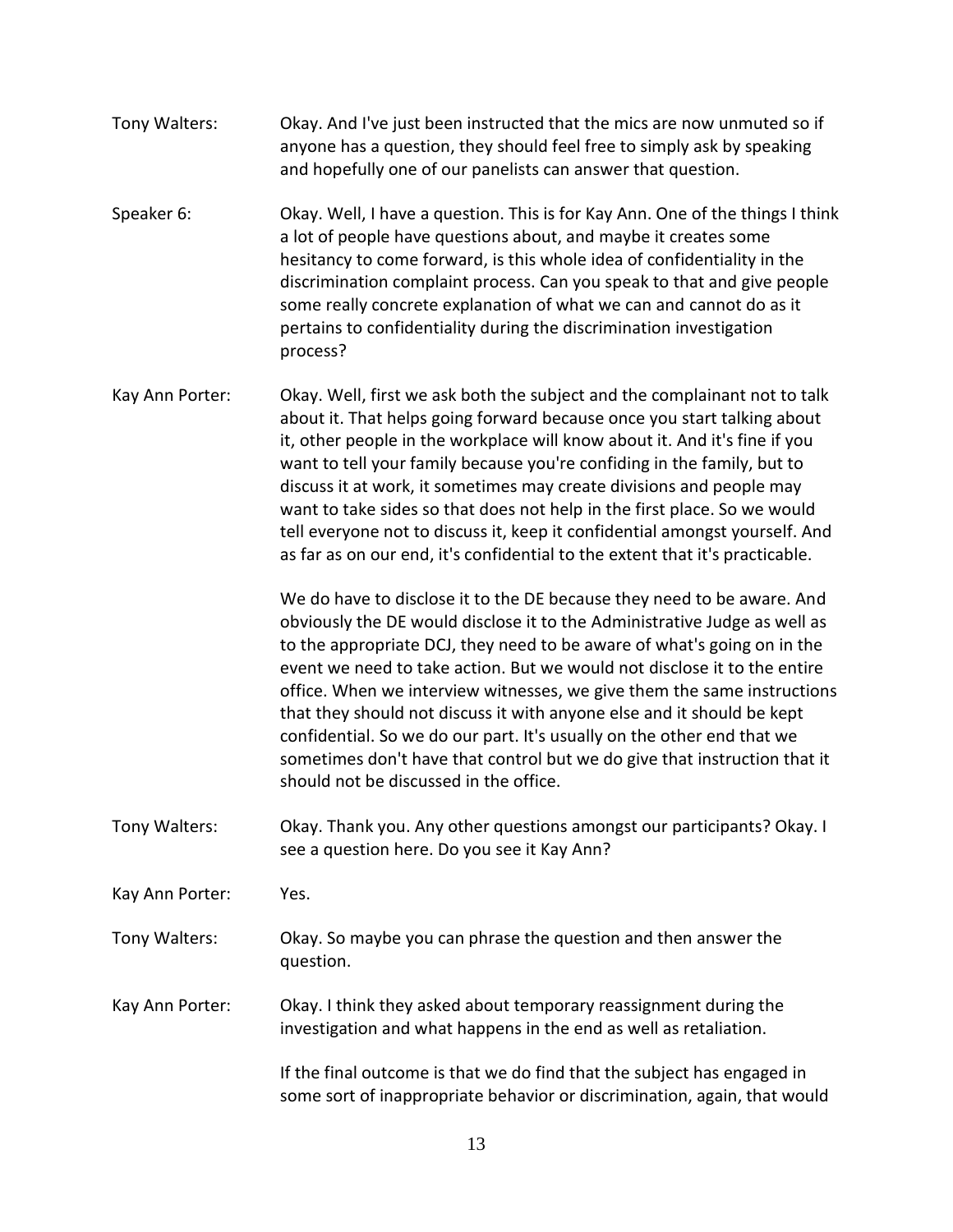entail us having a discussion with the DE of the Chief Clerk as to whether or not that person needs to be moved. If it's so egregious that we are recommending that person's suspension and termination, of course, that's completely different. They may no longer work for the court system. But if it's something that we think that that person needs to be retrained or they need a form of counseling, again, that's a conversation that it doesn't happen in the back and we have to reach out to the court to make sure that we can figure out where this person can be assigned away from the complainant.

And retaliation, that's very important. That's something we do tell everyone: You cannot retaliate against that person. Now, retaliation means that you cannot prevent that person from engaging in work related activities. I'll get the question, well, what if that person no longer wants to have lunch with me? That's not engaging in work related activity. So if that person alone wants to have lunch with you or bring you coffee in the morning, that's not something you can prevent but it cannot affect your work performance. So if it does, we ask the complainant as well as witnesses to bring that to our attention and that could form the basis of a new investigation as to whether or not that person has retaliated against either the witness or the complainant.

- Tony Walters: Okay. I see another, this is a great question. Because attorneys, court staff, members of the public may not have the benefit of seeing the pride flags on desks or know your rights signage, what steps can the court system take to remain affirming to the LGBTQ community during this digital remote era, however long this may last? And I'm not sure who on the panel would like to take a stab at that. Maybe Matt if you have some ideas on how we could address that.
- Matt Skinner: Yeah. I know Sarah and I'm glad she has this question. It's certainly a challenge that we are thinking hard about, we're trying to build up our presence online and on social media and we are planning a strong or, excuse me, a virtual conference in the fall to also add some more virtual programming that we're going to try to advertise far and wide to people outside the court system as well. But I think we really just need to continue doing as much training as we can around the state, making our presence sort of known and giving people as many different opportunities to connect with us as we can. One just sort of a visible thing, and I included this in the materials today, are the restroom signs that have been put up all over the state since last year which are just sort of a little simple reminder that the transgender and gender nonconforming people are welcome in our courtrooms and can use the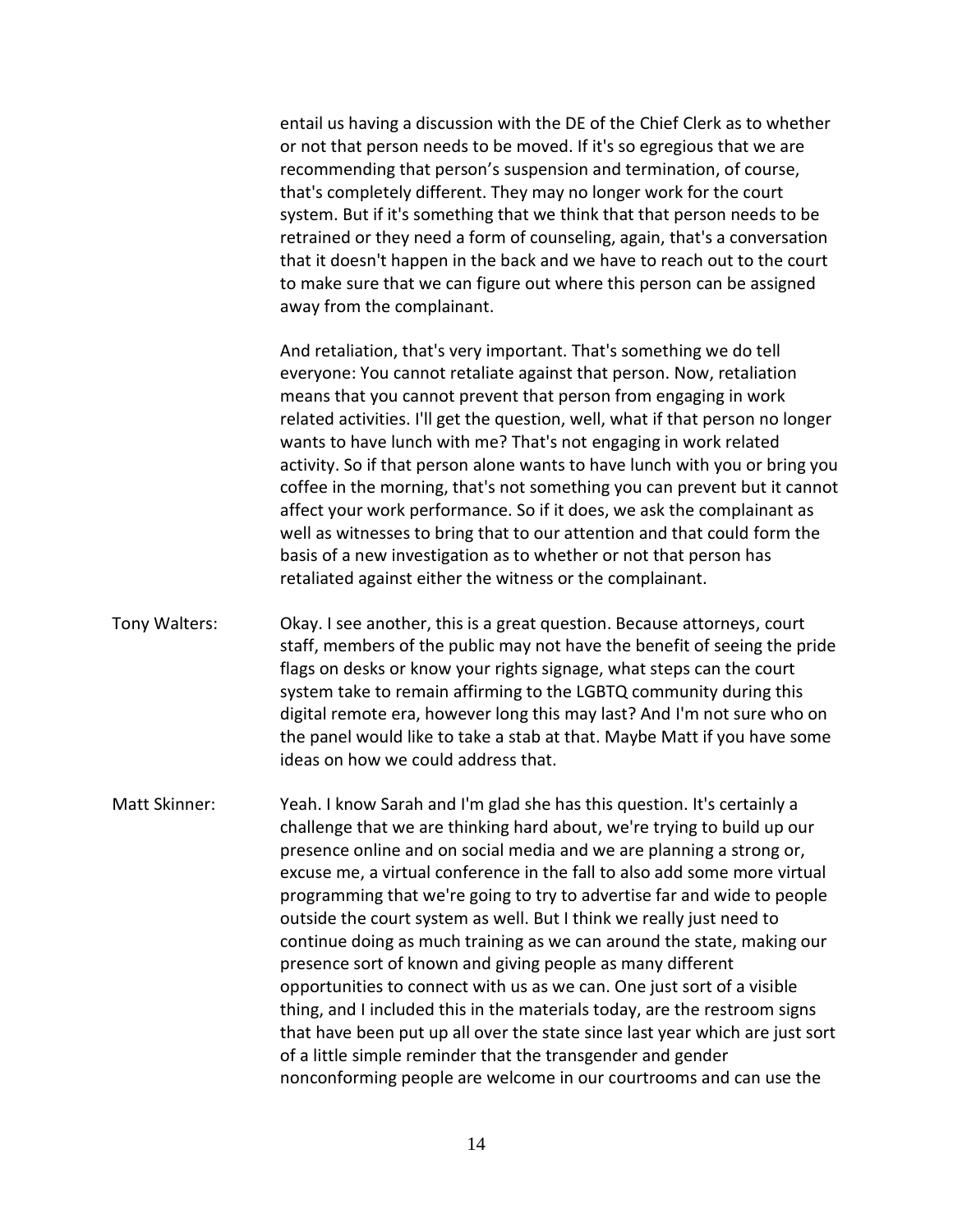restroom that best matches their gender identity when they're in our buildings.

And of course now we're finally are getting to the point where people are going to start being in our buildings again. So I think the little things count and also the big things as well. We've just got to keep working hard to think of new and innovative ways to get our message out there and we certainly always encourage people if they have ideas to bring them to us because we don't necessarily pretend we have all the answers necessarily.

- Speaks-Tanner: Tony I just wanted to add something. One of the ways that you can do that virtually is when you're talking to someone on the telephone or doing a remote conference instead of automatically assuming a pronoun is to automatically ask, what pronoun would you like to be used? I use he, his, him, and I just want to make sure that I address you appropriately and respectfully. I think that goes a long way to realizing that people might not necessarily, their expression and their identity might not line up to what others preconceived ideas of that are.
- Tony Walters: Okay. I see some other great questions in the chat room. One speaks to microaggressions and how best to deal with them in the workplace. I think microaggressions is an area where we probably need to do a much more wholescale training. I'm not sure everybody even knows or can utilize microaggressions in a way that everybody understands the definition. But I will say that's something that along the line with implicit bias that hopefully my office and several other entities within the courts will be looking to Human Resources to develop more training along those lines. It's obviously a very important aspect of how we interact with each other in the workplace, but it's something that probably needs to be defined so that people can understand where you're starting from as a baseline and then start to kind of develop strategies on how to deal with microaggressions. So, a bigger topic I see we can discuss in a couple of minutes here.

I see something about gender neutral language booklets. If somebody wants to get those and wants to know what those are, contact my office because I'm sure that's probably online somewhere but I'm not sure where we are as far as having those reproducing any type of way to take them to outreach functions or anything like that. But if anybody has a question about the gender-neutral language booklet, where it is, how to access that, give my office a call and we'll be able to find that for you.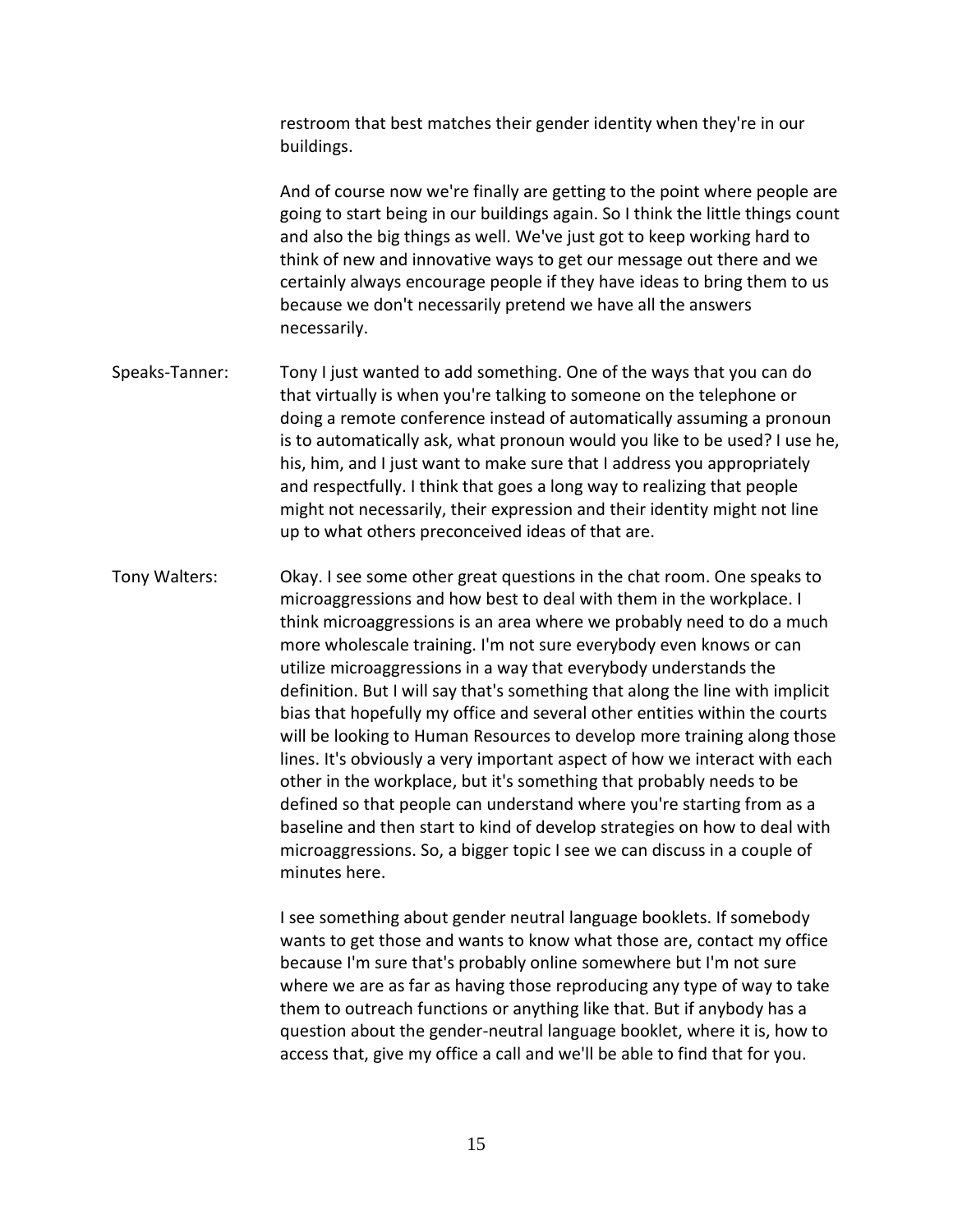|                   | Okay. I see a question, what is an appropriate gender-neutral reflexive<br>pronoun? Matt, do you want to take a stab at that one?                                                                                                                                                                                                                                                                                                                                                                                                                                                                                                                                                                                                                                                                                                                                                 |
|-------------------|-----------------------------------------------------------------------------------------------------------------------------------------------------------------------------------------------------------------------------------------------------------------------------------------------------------------------------------------------------------------------------------------------------------------------------------------------------------------------------------------------------------------------------------------------------------------------------------------------------------------------------------------------------------------------------------------------------------------------------------------------------------------------------------------------------------------------------------------------------------------------------------|
| Matt Skinner:     | A lot of gender nonconforming people use they, them, which has<br>traditionally been a plural pronoun but is increasingly sort of accepted as<br>being a singular pronoun for folks who don't use he or she. There's also<br>some creative ones that are sort of idiosyncratic that individuals use, but<br>they, them is sort of the most common one being used in the singular<br>sentence.                                                                                                                                                                                                                                                                                                                                                                                                                                                                                     |
| Tony Walters:     | Okay.                                                                                                                                                                                                                                                                                                                                                                                                                                                                                                                                                                                                                                                                                                                                                                                                                                                                             |
| Speaks-Tanner:    | I'm sorry. I need to come back. I'm sorry. The question wasn't answered. I<br>was asking for a reflexive pronoun. It's not they or them. It's like, is it<br>theirself, themselves? Emself? Hello, Matt, do you have an answer for<br>that?                                                                                                                                                                                                                                                                                                                                                                                                                                                                                                                                                                                                                                       |
| Matt Skinner:     | Yeah, I think it would be themselves.                                                                                                                                                                                                                                                                                                                                                                                                                                                                                                                                                                                                                                                                                                                                                                                                                                             |
| Lewis:            | For singular?                                                                                                                                                                                                                                                                                                                                                                                                                                                                                                                                                                                                                                                                                                                                                                                                                                                                     |
| Matt Skinner:     | Yeah. Grammatically, I think we have to sort of get past the idea that it's<br>traditionally a singular word, but in this context I'm pretty sure that's how<br>they use the reflexive version.                                                                                                                                                                                                                                                                                                                                                                                                                                                                                                                                                                                                                                                                                   |
| Andrea Composter: | Matt Skinner, it's Andrea Composter, you are correct. It is themselves.                                                                                                                                                                                                                                                                                                                                                                                                                                                                                                                                                                                                                                                                                                                                                                                                           |
| Matt Skinner:     | Thanks, Andrea.                                                                                                                                                                                                                                                                                                                                                                                                                                                                                                                                                                                                                                                                                                                                                                                                                                                                   |
| Tony Walters:     | Okay. Great answers. Anyone else? Okay. Well, I'd like to thank everyone<br>for participating. This has been absolutely fantastic. We were absolutely<br>floored by the amount of people that RSVP'd for this program. So I'm<br>hoping I've helped to allay Matt's concerns about doing some of these<br>types of things in the future, in a virtual workspace. There are materials<br>and content info which are available I believe with your invitations. If you<br>have any questions, please feel free to reach out to my office, Diversity &<br>inclusion, or to the Failla Commission or to Kay Ann Porter's IGs office.<br>And also to Lewis if you have any questions. Again, thank you. Happy<br>remainder of Pride Month. And for those who'll be off tomorrow for<br>Juneteenth, happy Juneteenth. With that, thank you and hope everyone<br>stays safe and healthy. |
| John Caher:       | Thanks for listening to Amici. You find all of our recent podcast on the<br>court system's website at www.nycourts.gov. And you'll also find a                                                                                                                                                                                                                                                                                                                                                                                                                                                                                                                                                                                                                                                                                                                                    |